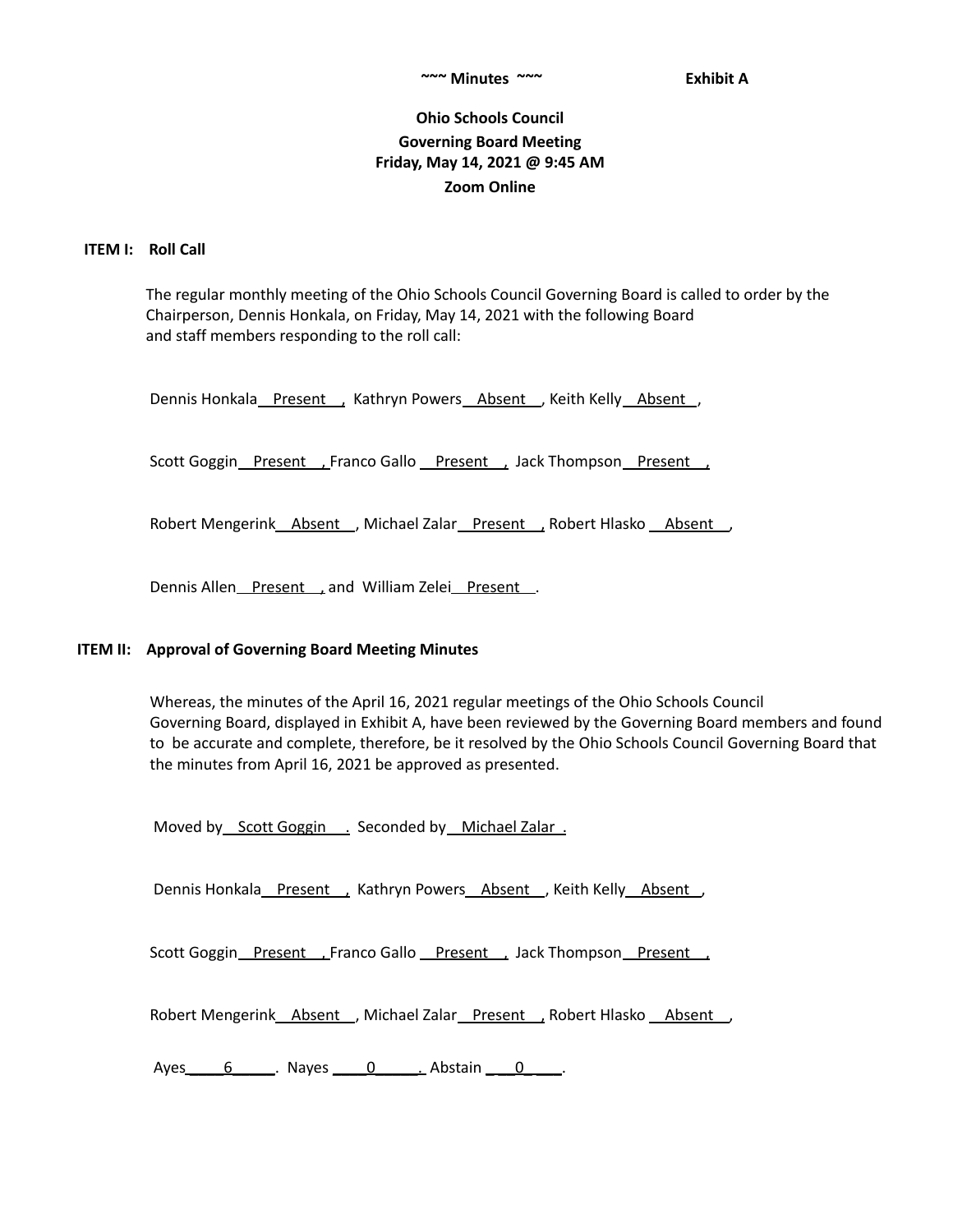## **ITEM III: Approval of OSC Financial Report**

Whereas, the financial reports for the month of April 2021, displayed in Exhibit B have been reviewed by the Governing Board members and found to be accurate and complete, therefore be it resolved by the Ohio Schools Council Governing Board that the reports be approved as presented.

Moved by Michael Zalar . Seconded by Franco Gallo ...

Dennis Honkala Present , Kathryn Powers Absent , Keith Kelly Absent ,

Scott Goggin Present , Franco Gallo Present , Jack Thompson Present .

Robert Mengerink Absent , Michael Zalar Present , Robert Hlasko Absent

Ayes 6 . Nayes 0 . Abstain 0 .

## **ITEM IV: Approval of Consent Agenda**

Whereas, the Executive Director recommends approval of the following items, therefore, be it resolved that the Ohio Schools Council Governing Board approves the items listed in the Consent Agenda.

- A) Approval of OSC Preferred Partner Renewal: Apache, BPI, Commtrol, ServiceMaster, Zonar. Exhibit (C, C1, C2, C3, C4)
- B) Approval of change to OSC Policy 2.5 Sick Leave/Personal Leave, 2.6, Fringe Benefits, 2.8 Exhibit (D)
- C) Approval for the OSC Governing Board to be organized as follows: Scott Goggin, Superintendent of Westlake City Schools as OSC Chairperson, Kathyrn Powers, Superintendent of Twinsburg City Schools as OSC Past Chairperson, Jack Thompson, Superintendent Perry Local Schools as Chairperson Elect, Michael Zalar, Superintendent of North Olmsted City Schools as OSC Director At-Large, Andrea Celico, Superintendent of Bedford City Schools as OSC Director At-Large, Bob Hlasko, Superintendent of the Medina ESC as OSC Director At-Large, Bob Mengerink, Superintendent of the ESC of NEO as OSC Director Central Fred Bolden, Superintendent of Solon City Schools as OSC Director East Franco Gallo, Superintendent of the Lorain ESC as OSC Director West
- D) Approval of 10 additional contract days in FY 21 for Barb DelRoso (total of 230).
- E) Approval of the increase in the OSC Preferred Partner fee for FY 22, from \$1000 to \$1100 and the discount of \$100 off each membership, if joining Preferred Partners who also join GCSSA as an Associate Member for FY 22.
- F) Approval of Waste Management of Ohio as the awarded vendor for Cuyahoga, Clark, Cuyahoga, Erie, Geauga, Hancock, Huron, Lake, Licking, Lucas, Mahoning, Medina, Ottawa, Portage, Summit, Trumbull, Wayne, and Wood Counties, Ohio. And, approval of Republic Services as the awarded vendor for Lorain County, Ohio from July 1, 2021 to June 30, 2024 at rates displayed. Exhibit (E)
- G) Approval of a Cost of Living Adjustment (COLA) of 2% for OSC staff